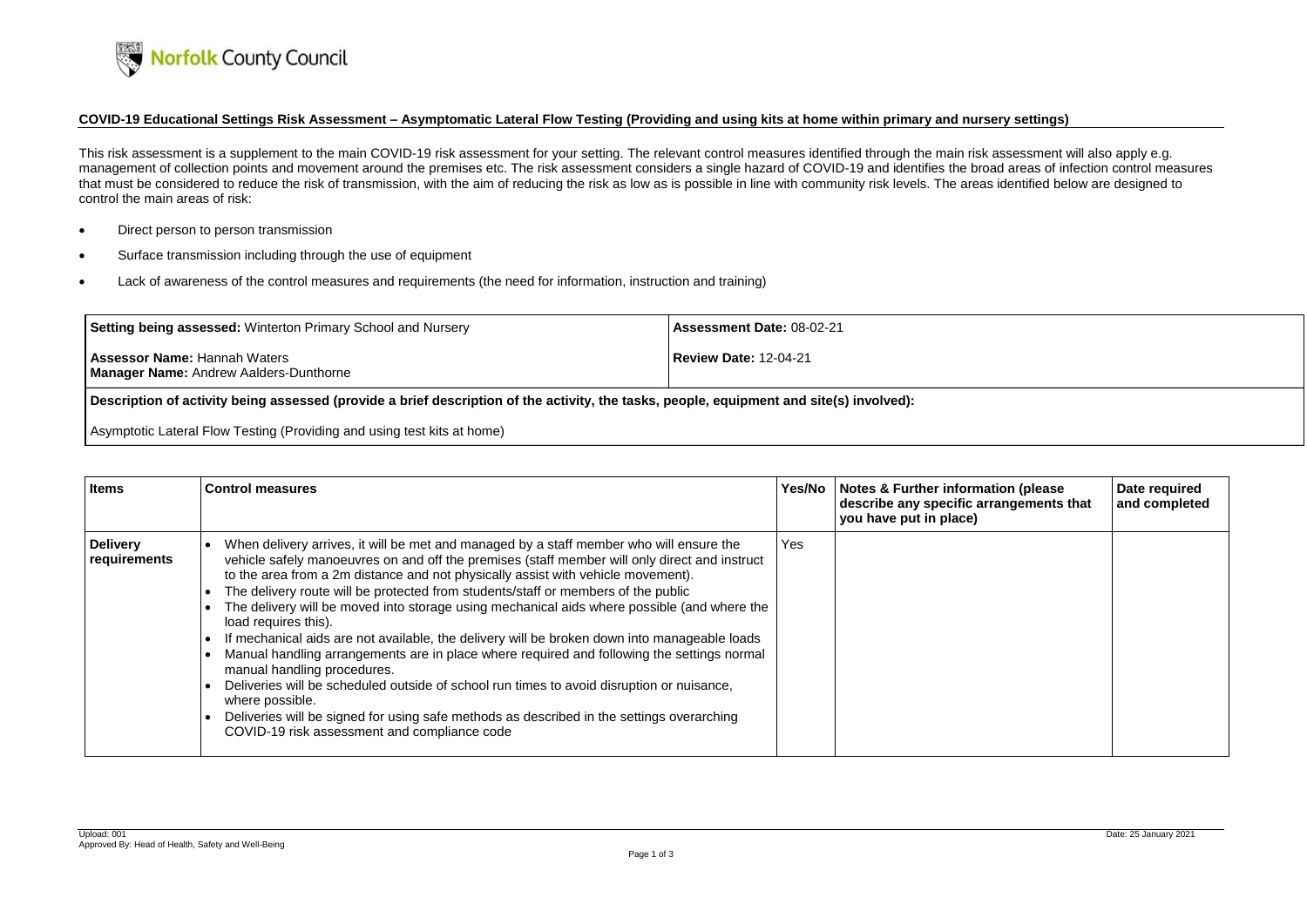

| Storage at the<br>school                                               | • The test kit is stored appropriately:<br>At either room temperature or in a cool dry place ( $2^{\circ}$ C to $30^{\circ}$ C).<br>Away from direct sunlight<br>o Tests are not stored in a fridge or freezer.<br>Test kits are stored in a secure area where unauthorised access is prevented                                                                                                                                                                                                                                                                                                                                                                                                                                                                                                                                                                                                                                                                                                                                                                                                                                                                     | Yes        |  |
|------------------------------------------------------------------------|---------------------------------------------------------------------------------------------------------------------------------------------------------------------------------------------------------------------------------------------------------------------------------------------------------------------------------------------------------------------------------------------------------------------------------------------------------------------------------------------------------------------------------------------------------------------------------------------------------------------------------------------------------------------------------------------------------------------------------------------------------------------------------------------------------------------------------------------------------------------------------------------------------------------------------------------------------------------------------------------------------------------------------------------------------------------------------------------------------------------------------------------------------------------|------------|--|
| <b>Roles</b>                                                           | A COVID-19 Co-ordinator and Registration assistant has been appointed to support with key<br>tasks as detailed in the Primary Schools Document Sharing Platform - Google Drive "How to<br>Guide - Rapid testing of primary and nursery workforce"                                                                                                                                                                                                                                                                                                                                                                                                                                                                                                                                                                                                                                                                                                                                                                                                                                                                                                                   | Yes        |  |
| General<br>arrangements<br>for distributing<br>and use of test<br>kits | The requirements of the 'How to Guide' Rapid testing of primary and nursery workforce has<br>been implemented<br>• The collection time is planned to ensure social distancing is applied and where possible is<br>close to the time that staff leave the school.<br>The member of staff coordinating test kit collection and staff collecting the test kits will wear a<br>face covering at all times and always maintain a 2-metre distance from each other and all<br>other staff.<br>Test kits are not directly handed to staff and the arrangements for passing resources as<br>outlined in the compliance code and general operational risk assessment are implemented for<br>this activity.<br>Test kits are checked for damage before distributing.<br>Arrangements are in place to ensure stock levels are managed and appropriate distribution<br>records kept as outlined in the Standard Operating Procedure and How to Guide on the<br><b>Primary Schools Document Sharing Platform - Google Drive</b><br>Arrangements are in place to monitor the use of tests and recording of test results to enable<br>early identification and reporting of issues | <b>Yes</b> |  |
| Other areas of<br>infection control                                    | The COVID-19 Risk Assessment has been reviewed and all appropriate steps from that<br>assessment taken as they apply to this activity including: cleaning and disinfection, hand<br>hygiene and social distancing.                                                                                                                                                                                                                                                                                                                                                                                                                                                                                                                                                                                                                                                                                                                                                                                                                                                                                                                                                  | <b>Yes</b> |  |
|                                                                        | The management of cases guidance will be followed in the event of any positive test results                                                                                                                                                                                                                                                                                                                                                                                                                                                                                                                                                                                                                                                                                                                                                                                                                                                                                                                                                                                                                                                                         |            |  |